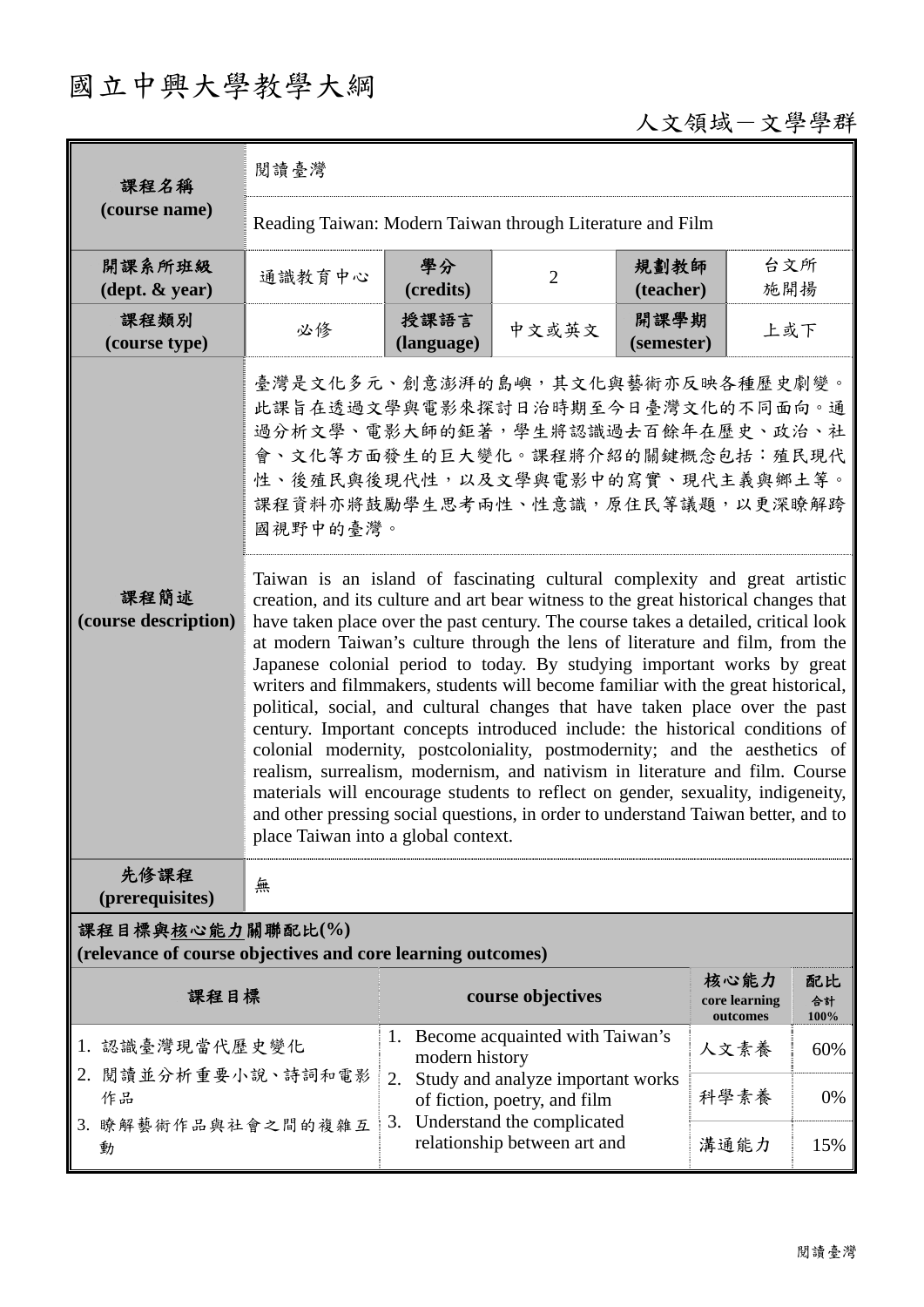| 4. 瞭解現代臺灣文化研究中的關鍵概<br>念                                                                                                     | society<br>Understand the key concepts in the<br>4.<br>study of modern Taiwanese culture                          |  | 創新能力<br>國際視野<br>社會關懷 | 0%<br>10%<br>15% |  |  |  |  |
|-----------------------------------------------------------------------------------------------------------------------------|-------------------------------------------------------------------------------------------------------------------|--|----------------------|------------------|--|--|--|--|
| 課程目標之教學方法與評量方法<br>(teaching and assessment methods for course objectives)<br>學習評量方式 (evaluation)<br>教學方法 (teaching methods) |                                                                                                                   |  |                      |                  |  |  |  |  |
| lecture 講授<br>discussion 討論<br>video screenings 影片放映<br>music appreciation 音樂欣賞                                             | attendance and participation 10%<br>regular response papers 25%<br>midterm assignment 25%<br>final assignment 40% |  |                      |                  |  |  |  |  |
| 授課內容 (單元名稱與內容、習作 / 考試進度、備註)                                                                                                 |                                                                                                                   |  |                      |                  |  |  |  |  |

**(course content and homework / tests schedule)** 

Unit 1: Colonial Taiwan 日治時期下的臺灣

- 1. Course Introduction 課程簡介
- 2. Realist Fiction: Lai Ho, selected stories 寫實主義小說:賴和小說選
- 3. Surrealist Poetry: Windmill Poetry Society, selected poems 超現實主義詩風:風車詩社詩選
- 4. Colonial Identities: Wu Zhuoliu, *Orphan of Asia* (excerpts) 殖民主義下的身分認同:吳濁流 《亞細亞的孤兒》(摘錄)

Unit 2: Taiwan Under Martial Law 戒嚴時期下的臺灣

- 5. February 28: Wan Jen, *Super Citizen Ko* 二二八事件:萬仁《超級大國民》
- 6. Anticommunist Literature: Jiang Gui, *Whirlwind* (excerpts) 反共文學:姜貴《旋風》(摘錄)
- 7. Exile and Life in the Military Compound: Stories by Zhang Dachun, Su Weizhen, Zhu Tianxin 離散與眷村生活:張大春、蘇偉貞、朱天心小說選
- 8. Midterm Assignment 期中作業
- 9. Literary Modernism: Bai Xianyong, *Taipei People* (excerpts) 現代主義文學:白先勇《台北 人》(摘錄)
- 10.Native Soil: Wang Zhenhe, *Rose Rose I Love You* (excerpts) 鄉土文學:王貞和《玫瑰玫瑰我 愛你》(摘錄)
- 11. The Pain of Urbanization: Hou Hsiao-hsien, *The Boys from Fengkuei* 城市化的痛苦:侯孝賢 《風櫃來的人》

Unit 3: An Island in Transition 轉型中的島嶼

- 12. Student Movements and Democratization: Green Team, *Why Aren't You Angry?* 學運與民主 轉型:綠色小組《你怎麼不憤怒!野百合學運》
- 13. Postmodernity: Selected poems of Hsia Yü, Chen Li, Lin Yaode 後現代趨向:夏宇、陳黎、 林耀德詩選
- 14.Environmental Crisis: Wu Ming-yi, *The Man with Compound Eyes* (excerpts) 環境危機:吳明